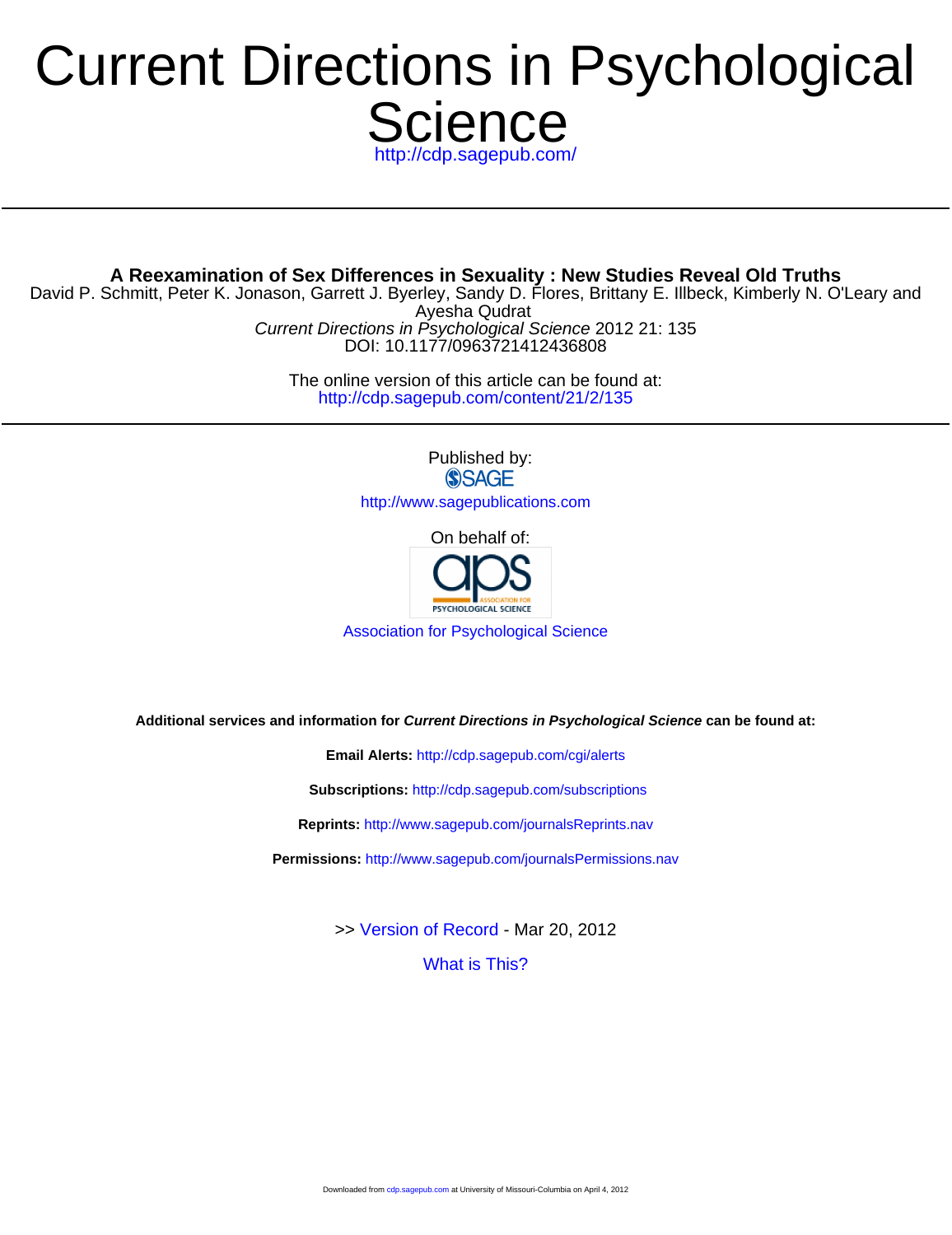# **A Reexamination of Sex Differences in Sexuality: New Studies Reveal Old Truths**

Current Directions in Psychological Science 21(2) 135–139 © The Author(s) 2012 Reprints and permission: sagepub.com/journalsPermissions.nav DOI: 10.1177/0963721412436808 http://cdps.sagepub.com **SSAGE** 

David P. Schmitt<sup>1</sup>, Peter K. Jonason<sup>2</sup>, Garrett J. Byerley<sup>1</sup>, Sandy **D. Flores<sup>1</sup>, Brittany E. Illbeck<sup>1</sup>, Kimberly N. O'Leary<sup>1</sup>, and Ayesha** Qudrat<sup>1</sup>

<sup>1</sup> Bradley University and <sup>2</sup> University of Western Sydney

# **Abstract**

Recent evidence seems to call into question long-established findings of sex differences in sexuality, such as differences in mate preferences and desires for casual sex. In this article, we place new findings in a broader evidence-based context and show that they confirm previous perspectives on human mating. A wealth of evidence from real-world studies of actual mate choice and marital dynamics supports evolutionary mate-preference predictions. Converging evidence from patterns of extradyadic sex, mate poaching, sexual fantasies, pornography consumption, postcoital regret, sociosexual attitudes, and willingness to engage in casual sex supports the view that men and women have distinct short-term mating psychologies. This article highlights the fact that good science requires a constant re-evaluation of old truths and the proper placement of new studies in broad evidentiary contexts.

#### **Keywords**

sex differences, sexuality, evolutionary psychology, mating strategies

In psychological science, new research studies sometimes cause psychologists to reconsider what were previously viewed as well-established findings. Bringing these new and interesting studies to a wide audience is a laudable goal, especially when it comes to disconfirming fallacious sexual stereotypes. Yet when a revelatory study comes along, it needs to be situated within the full breadth of what was previously known, and competing interpretations of the new results need fair consideration (e.g., Finkel & Eastwick, 2009). Researchers have recently asserted that evolved sex differences in sexuality are nonexistent or negligible (Conley, Moors, Matsick, Ziegler, & Valentine, 2011). In this article, we question the veracity of this claim.

# **Sex Differences in Mate Preferences**

Conley et al. (2011) reconsidered evidence that humans have sex-specific preferences for certain qualities in mating partners, concluding that such sex differences do not exist "in realworld contexts, which are presumably more valid than hypothetical musings" (pp. 296–297). This claim was based on results from a speed-dating study (Eastwick & Finkel, 2008), which were interpreted as refuting the evolutionary view that "men want a partner who is sexy (i.e., physically attractive), whereas women want a partner with high status" (Conley et al., 2011, p. 296).

Since the early 1990s, evolutionary perspectives have emphasized that temporal context is critical when evaluating sex differences in mate preferences (Buss & Schmitt, 1993). For more than 20 years, evolutionary perspectives have theoretically expected and empirically documented that women do desire "sexy" partners, especially as short-term mates (e.g., one-night stands; Buss & Schmitt, 1993; Kenrick, Sadalla, Groth, & Trost, 1990). Heuristic evolutionary perspectives predicted these findings, whereas other perspectives are based on after-the-fact interpretations (Confer et al., 2010).

In the context of speed-dating, Kurzban and Weeden (2007) reported the following:

. . . speed daters' focus on physical attractiveness within events with little sex difference suggests the possibility that people at these events might be pushed toward using their "short-term" as opposed to "long-term" criteria for mate selection, given that short-term mate selection criteria are, for both sexes, focused strongly on physical attractiveness. (p. 631)

#### **Corresponding Author:**

David P. Schmitt, Department of Psychology, Bradley University, Peoria, IL 61625 E-mail: dps@bradley.edu

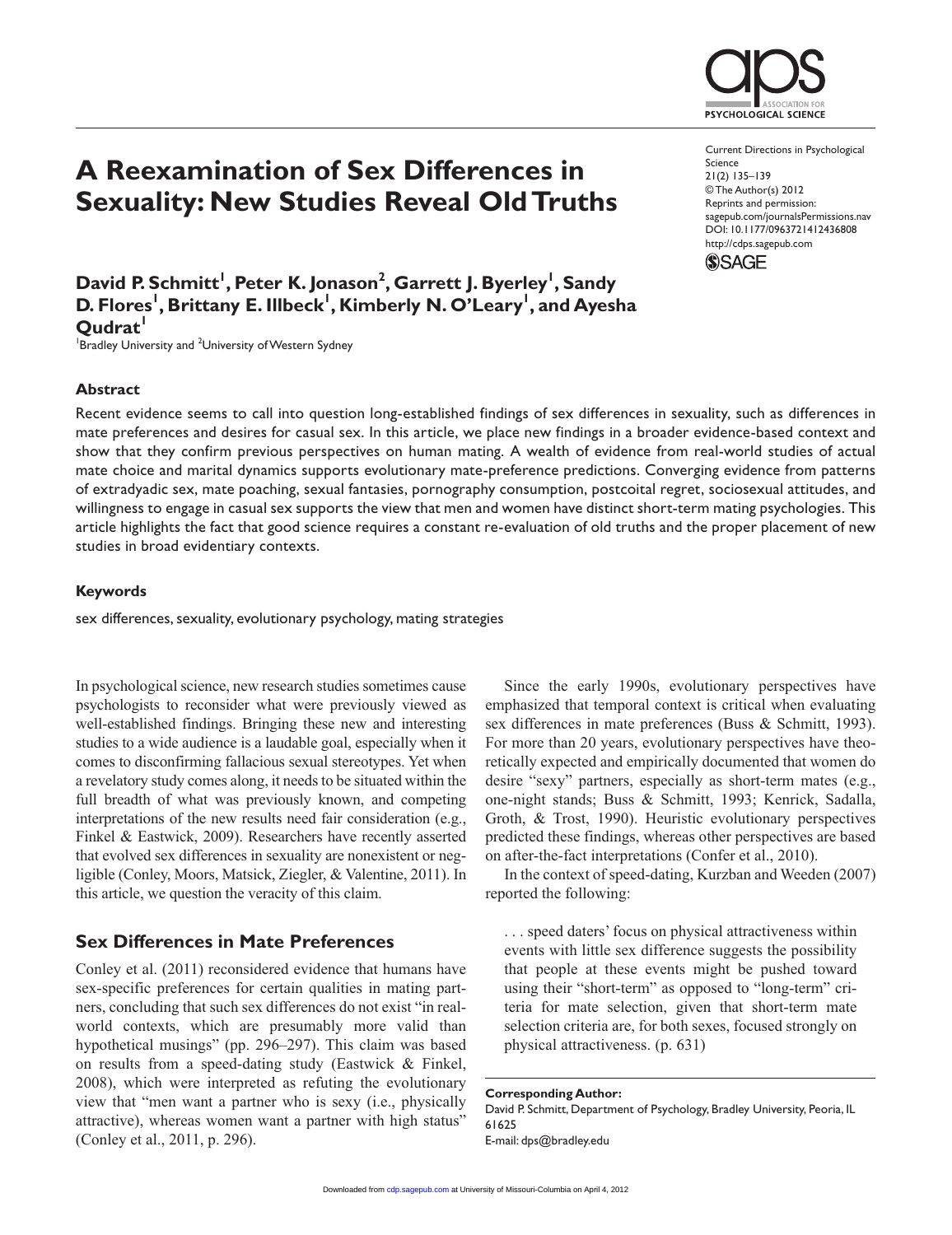The special nature of speed-dating interactions also may reflect an early stage of attraction in which only superficial cues, such as physical attractiveness, are available. Even so, at least some long-term mate preferences are operative, as several speed-dating studies, especially those using community sampling, have found that women's, but not men's, actual choices are affected by a partner's status-related attributes, such as education, income, and intelligence (Asendorpf, Penke, & Back, 2011; Fisman, Iyengar, Kamenica, & Simonson, 2006; Todd, Penke, Fasolo, & Lenton, 2007).

Even if Conley et al. (2011) had conceptually limited their skepticism to sex differences in long-term mate preferences, a proper scientific re-evaluation of evolutionary predictions requires the acknowledgment of previous investigations into real-world mating. Several studies of actual marital choice have found that women (but not men) tend to marry partners who are higher than average in terms of status and resources, whereas men (but not women) tend to marry partners who are younger than they are and possess cues signaling higher fertility (Bereczkei & Csanaky, 1996; Kenrick & Keefe, 1992; Perusse, 1994). Importantly, these preferences do not dissipate after people marry (Shackelford, Schmitt, & Buss, 2005a), and they demonstrably influence marital satisfaction, retention efforts, infidelity, jealousy, and divorce (e.g., McNulty, Neff, & Karney, 2008). Sex differences in preferences for physical attractiveness and status-related attributes in long-term mates have been documented in real-life personal ads, responses to personal ads, and online dating choices (e.g., Feingold, 1992); in nationally representative samples (Sprecher, Sullivan, & Hatfield, 1994); in large cross-cultural studies (Shackelford, Schmitt, & Buss, 2005b); in studies of older adults (Alterovitz & Mendelsohn, 2011); and in many studies that experimentally test for the natural cognitive consequences (e.g., contrast effects) of these mate preferences (Campbell & Wilbur, 2009; Kenrick, Neuberg, Zierk, & Krones, 1994; Roney, 2003).

Also relevant for evaluating the new findings are the subtle differences among preferred, ideal, necessary, and minimally acceptable levels of marriage-partner qualities (Kenrick et al., 1990) and the critical roles of trade-offs and the ways in which one's own mate value affects mate choice (Li, Bailey, Kenrick, & Linsenmeier, 2002), especially in real-world speed-dating contexts (Back, Penke, Schmukle, & Asendorpf, 2011; Todd et al., 2007). Decades of fieldwork by anthropologists, biologists, and behavioral ecologists have further confirmed the influence of physical attractiveness and status on real-world mate choice, dowry payments, and fertility outcomes (Buss, 2003; Hopcroft, 2006).

It is reasonable to expect that some explicitly stated preferences play less of a role in mate choice than people consciously assume, in part because some preference mechanisms are clearly outside of conscious awareness (Pillsworth & Haselton, 2006; Thornhill & Gangestad, 2008). In general, the degree to which conscious preferences influence mate choice probably depends on the specific characteristic under study (e.g., resources, status, ambition, dominance), the type of relationship sought (e.g., one-night stand, brief affair, dating, marriage), the effects of one's mate value and local sex ratios, and other factors, such as religion and kin, that cause people to not always strive for what they think they want (see Burris, Welling, & Puts, 2011). In terms of preferences for physical attractiveness and status-related attributes in mates, many of these caveats were rightly noted by Eastwick and Finkel (2008): "It would be a tremendous stretch from the current data to suggest that physical attractiveness or earning prospects are never associated with sex-differentiated romantic interest in actual dating partners" (p. 262).

New studies can be scientifically illuminating when properly compared against the cumulative weight of existing evidence (e.g., Kurzban & Weeden, 2007). However, Conley et al. (2011) portrayed a single study as failing to support evolutionary predictions in speed dating and did not address the immense foundation of evidence supporting sex-linked preferences for physical attractiveness and status, yet they definitively resolved that no sex differences exist in real-world mate preferences. Such disregard of extant evidence in a review could seriously inhibit progress in this area of sexual science (Ketelaar & Ellis, 2000).

# **Sex Differences in Desired Number of Sex Partners**

Conley et al. (2011) also reconsidered whether women desire (and have) fewer sexual partners than men do, concluding that such sex differences are artifacts of "inappropriate statistics and social desirability" rather than reflections of underlying psychological differences. In the context of *desired* numbers of partners, Conley et al. (2011) cited Pedersen, Miller, Putcha-Bhagavatula, and Yang (2002). Numerous studies have addressed problems with Pedersen et al. (2002), including the inappropriate use of the Maritz-Jarrett median test (this statistic allows distributional skew to bias significance testing; Schmitt et al., 2003), failures in replicating the absence of significant median-based sex differences (Fenigstein & Preston, 2007), failures in addressing the tails of men's and women's distributions (McBurney, Zapp, & Streeter, 2005), and problems with the conceptual misconstrual of sexual-strategies theory (Schmitt et al., 2003).

Sexual-strategies theory does not predict that most men will seek large numbers of partners or that few women will seek short-term mates (see also Gangestad & Simpson, 2000). Rather, it predicts that *when* men are actively seeking shortterm mates, they should tend to seek larger numbers of sexual partners than women should when they are actively seeking short-term mates. It is because of the psychological shifts that occur *within* men and *within* women when they choose to pursue a short-term mating strategy (as opposed to a long-term mating strategy) that researchers can compare the sexes and expect overall differences across their distributions of desired number of sex partners. When examined in this proper context, repeated cross-cultural tests have shown that men's and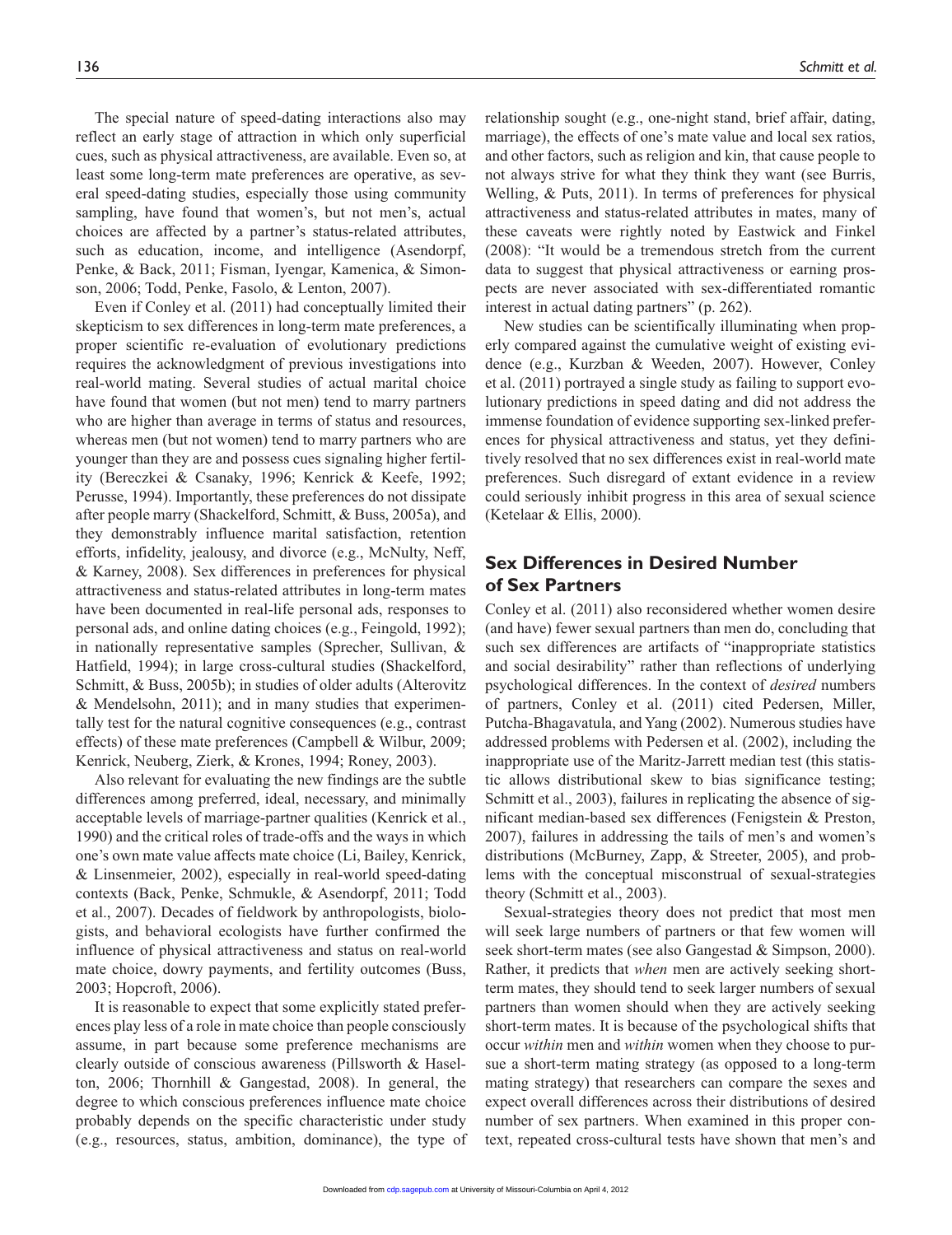women's desired number of sex partners are not the same; for example, Schmitt et al. (2003) found that about 25% of men but only 5% of women want "more than one" sexual partner in the next month.

None of these important published correctives to Pedersen et al. (2002) were noted by Conley et al. (2011), nor was the wealth of converging evidence of sex differences in desired numbers of short-term sexual partners—such as robust and reliable sex differences in desiring multiple partners for extradyadic sex, short-term mate poaching, sexual fantasies, and pornography consumption, as well as level of postcoital regret, time needed before consenting to sex, and attitudes toward engaging in casual sex (for a review, see Buss & Schmitt, 2011). Sex differences in permissive sociosexuality (e.g., agreeing with the statement, "Sex without love is OK") were universally observed across 53 nations (Lippa, 2009). A meta-analysis of sex differences in sexuality (Petersen & Hyde, 2010) concluded, "In support of evolutionary psychology, results from both the individual studies and the large data sets indicated that men reported . . . more permissive attitudes than women for most of the variables" (p. 21) and "evolutionary psychology proposes that short-term mating strategies are associated with significant gender differences. . . . Results from the current study support this theory" (p. 35). It is unclear how a scientific review of evidence on this topic could lead to the strong assertion that sex differences in desired number of short-term sexual partners are negligible.

# **Sex Differences in Attitudes Toward Casual Sex**

Conley et al. (2011) contended that results from Conley (2011) should lead psychologists to reconsider whether sex differences exist in liking casual sex, concluding in part that such sex differences are mediated by the proposers' "sexual capabilities." Conley et al. (2011) explained that apparent sex differences in casual-sex attitudes and behaviors—repeatedly observed in previous surveys, meta-analyses, and real-world experiments—are confounded with factors other than the sex of the desirer—namely, the sex of the potential casual-sex partner. In particular, Conley (2011) reported that the perceived sexual capabilities of strangers mediate sex differences in positive reactions to casual-sex offers. This very interesting finding may help to elucidate proximate mechanisms leading men to adaptively consent to casual-sex offers more than women do. However, there are serious problems with considering this finding as being in direct opposition to functional or ultimate levels of explanation or as a refutation of all previous evidence of sex differences in liking casual sex.

First, on the basis of the assumption that "[sexual] offers from women are accepted more often than offers from men" (p. 310), Conley (2011) reasoned that men are more likely to perceive women who make sexual offers as sexually skilled and therefore able to provide more sexual pleasure. This is a critical assumption, but it leads to circular reasoning. The fact

that men have accepted more sexual offers *in the past* is a central antecedent for Conley's (2011) assertion that men will expect *in the future* to have more sexual pleasure from sex with strangers (i.e., men having accepted offers in the past is *required* for short-term interested women to have developed more sexual skill). Without this assumption, the differences in proposers' sexual capabilities cannot exist and cannot appear to mediate why men accept more sexual offers in the present. Conley (2011) both assumes the existence of "actual" sex differences in accepting casual-sex offers and attempts to explain away "apparent" sex differences in accepting casual-sex offers by introducing a mediational variable. The perceived differences in sexual skill of proposers may well be accurate, but what caused men to accept more sexual offers in the first place? Conley's (2011) mediational explanation begs the question of a *first cause* of men's greater willingness to accept offers for sex. A well-supported possibility for this first cause is the existence of evolved preferences in men for easy sexual access when short-term mating (Buss & Schmitt, 1993).

Second, Conley (2011) reported that women were much more likely than men to agree to a brief sexual encounter with a high-profile celebrity (e.g., Brad Pitt, Johnny Depp, Angelina Jolie, Jennifer Lopez) compared with an unknown stranger. Although Conley (2011) claimed that this "eliminated" sex differences in willingness to have casual sex, this finding likely resulted from women's (but not men's) shortterm mating psychology being specially designed to obtain good genes from physically attractive short-term partners (Thornhill & Gangestad, 2008). Indeed, investigators have found with people's actual real-world responses to sexual offers that women, but not men, are affected by the physical attractiveness of the proposer (Hald & Høgh-Olesen, 2010). Had Conley (2011) restricted her samples to only preovulatory women who were already in relationships with asymmetrical and submissive partners, it is quite possible women would have appeared *more interested* than men in having sex with celebrity strangers, as such findings would be fully in line with evolutionary perspectives on short-term mating (Pillsworth & Haselton, 2006).

Third, Conley (2011) had participants (22 years of age on average) consider sex with much older celebrities who were married. Women in their 20s generally prefer older partners as short-term mates than men do (Buunk, Dijkstra, Kenrick, & Warntjes, 2001); women tend to find already-mated prospective partners especially attractive (Parker & Burkley, 2009); and when mate poaching, women do not face extreme dangers from other men's sexual jealousy (Buss, 2003). Perhaps a fairer consideration for college-aged participants would involve casual sex with contemporary same-aged, single celebrities, such as Michael Cera or Ellen Page.

Regardless, Conley's (2011) accumulated empirical evidence was largely consistent with evolutionary theories of sex differences in short-term mating psychology. Modern evolutionary psychology views many of women's sexual desires and behaviors as adaptively designed for pursuing a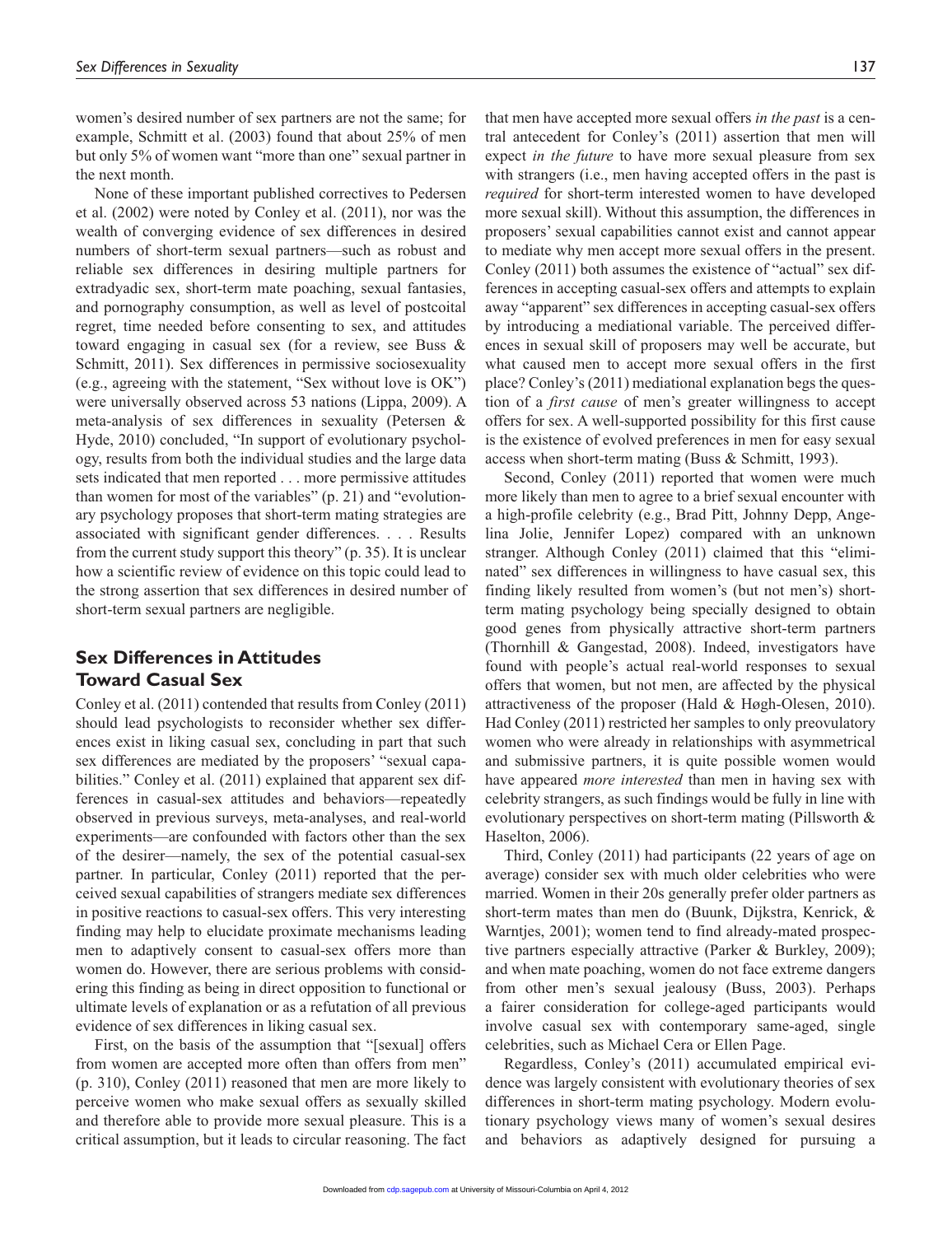short-term sexual strategy (in some ways, women's short-term mating psychology is even more "specially designed" than is men's more indiscriminate and opportunistic short-term mating psychology). When women's short-term-mating aim is activated (perhaps temporarily, because of, e.g., high-fertility ovulatory status or desire for an extramarital affair, or more chronically, because of, e.g., a female-biased local sex ratio or a history of insecure parent-child attachment), they appear to express relatively focused desires for genetic traits in "sexy men" that would biologically benefit women when short-term mating (Thornhill & Gangestad, 2008). Regrettably, some researchers mistakenly interpret these new evolutionarily stimulated findings as signifying that there are no sex differences in permissive sexuality at all. Progress in psychological science is stalled by these errors of understanding.

# **Conclusions**

However much predictive successes established theories and hypotheses may have, Popperian science requires us to be ever vigilant for new evidence that could refute them. Conley et al. (2011) portrayed a new speed-dating study as refuting evolutionary hypotheses, but sex differences in the importance of physical attractiveness are minimized in short-term mating contexts (Kenrick et al., 1990), and an immense wealth of stronger supportive evidence for evolutionarily informed predictions in long-term mating was disregarded. Conley et al. (2011) portrayed a study that used inappropriate statistics as strongly refuting sex differences in desired numbers of shortterm sex partners, despite ample confirmatory evidence that sex differences exist in these short-term mating desires (Buss & Schmitt, 2011). Conley et al. (2011) noted a new study that found no sex differences in imagining consenting to intercourse with older, highly attractive celebrities, but given the methodology, this finding largely supports evolutionary theories of short-term mating. The bottom line is this: When putative sexual stereotypes are empirically fallacious, efforts to correct these misperceptions should be encouraged, welcomed, and promoted by psychological scientists. However, deeming sex differences to be categorically untrue when they are actually empirically well-supported can have deleterious outcomes for science, society, and public health (Lawrence & Rieder, 2007).

## **Recommended Reading**

- Gangestad, S. W., Haselton, M. G., & Buss, D. M. (2006). Evolutionary foundations of cultural variation: Evoked culture and mate preferences. *Psychological Inquiry, 17*, 75–95. Explains how sexual desires and psychological sex differences can express themselves differently in different cultures, and yet still be highly "evolved."
- Mealey, L. (2000). *Sex differences: Developmental and evolutionary strategies*. San Diego, CA: Academic Press. A book in which the late Linda Mealey integrated a wealth of information about how features of learning, growth, and culture can interact with

evolved human nature to produce socially important sex differences in affect, behavior, and cognition.

Schmitt, D. P. (2005). Sociosexuality from Argentina to Zimbabwe: A 48-nation study of sex, culture, and strategies of human mating. *Behavioral & Brain Sciences, 28*, 247–275. Presents research from the International Sexuality Description Project documenting that sex differences in permissive sexual desires follow evolutionarily predicted patterns across cultures and ecologies.

### **Declaration of Conflicting Interests**

The authors declared that they had no conflicts of interest with respect to their authorship or the publication of this article.

#### **References**

- Alterovitz, S. S., & Mendelsohn, G. A. (2011). Partner preferences across the life span: Online dating by older adults. *Psychology of Popular Media Culture, 1*, 89–95.
- Asendorpf, J. B., Penke, L., & Back, M. D. (2011). From dating to mating and relating: Predictors of initial and long-term outcomes of speed-dating in a community sample. *European Journal of Personality, 25*, 16–30.
- Back, M. D., Penke, L., Schmukle, S. C., & Asendorpf, J. B. (2011). Knowing your own mate value: Sex-specific personality effects on the accuracy of expected mate choices. *Psychological Science, 22*, 984–989.
- Bereczkei, T., & Csanaky, A. (1996). Mate choice, marital success, and reproduction in a modern society. *Ethology and Sociobiology, 17*, 17–35.
- Burris, R. P., Welling, L. L. M., & Puts, D. A. (2011). Mate-preference drives mate-choice: Men's self-rated masculinity predicts their female partner's preference for masculinity. *Personality and Individual Differences, 51*, 1023–1027.
- Buss, D. M. (2003). *The evolution of desire: Strategies of human mating*. New York, NY: Basic Books.
- Buss, D. M., & Schmitt, D. P. (1993). Sexual strategies theory: An evolutionary perspective on human mating. *Psychological Review, 100*, 204–232.
- Buss, D. M., & Schmitt, D. P. (2011). Evolutionary psychology and feminism. *Sex Roles, 64*, 768–787.
- Buunk, B. P., Dijkstra, P., Kenrick, D. T., & Warntjes, A. (2001). Age preferences for mates as related to gender, own age, and involvement level. *Evolution & Human Behavior, 22*, 241–250.
- Campbell, L., & Wilbur, C. J. (2009). Are the traits we prefer in potential mates the traits they value in themselves? An analysis of sex differences in the self-concept. *Self and Identity, 8*, 418–446.
- Confer, J. C., Easton, J. A., Fleischman, D. S., Goetz, C. D., Lewis, D. M., Perilloux, C., & Buss, D. M. (2010). Evolutionary psychology: Controversies, questions, prospects, and limitations. *American Psychologist, 65*, 110–126.
- Conley, T. D. (2011). Perceived proposer personality characteristics and gender differences in acceptance of casual sex offers. *Journal of Personality and Social Psychology, 100*, 309–329.
- Conley, T. D., Moors, A. C., Matsick, J. L., Ziegler, A., & Valentine, B. A. (2011). Women, men, and the bedroom: Methodological and conceptual insights that narrow, reframe, and eliminate